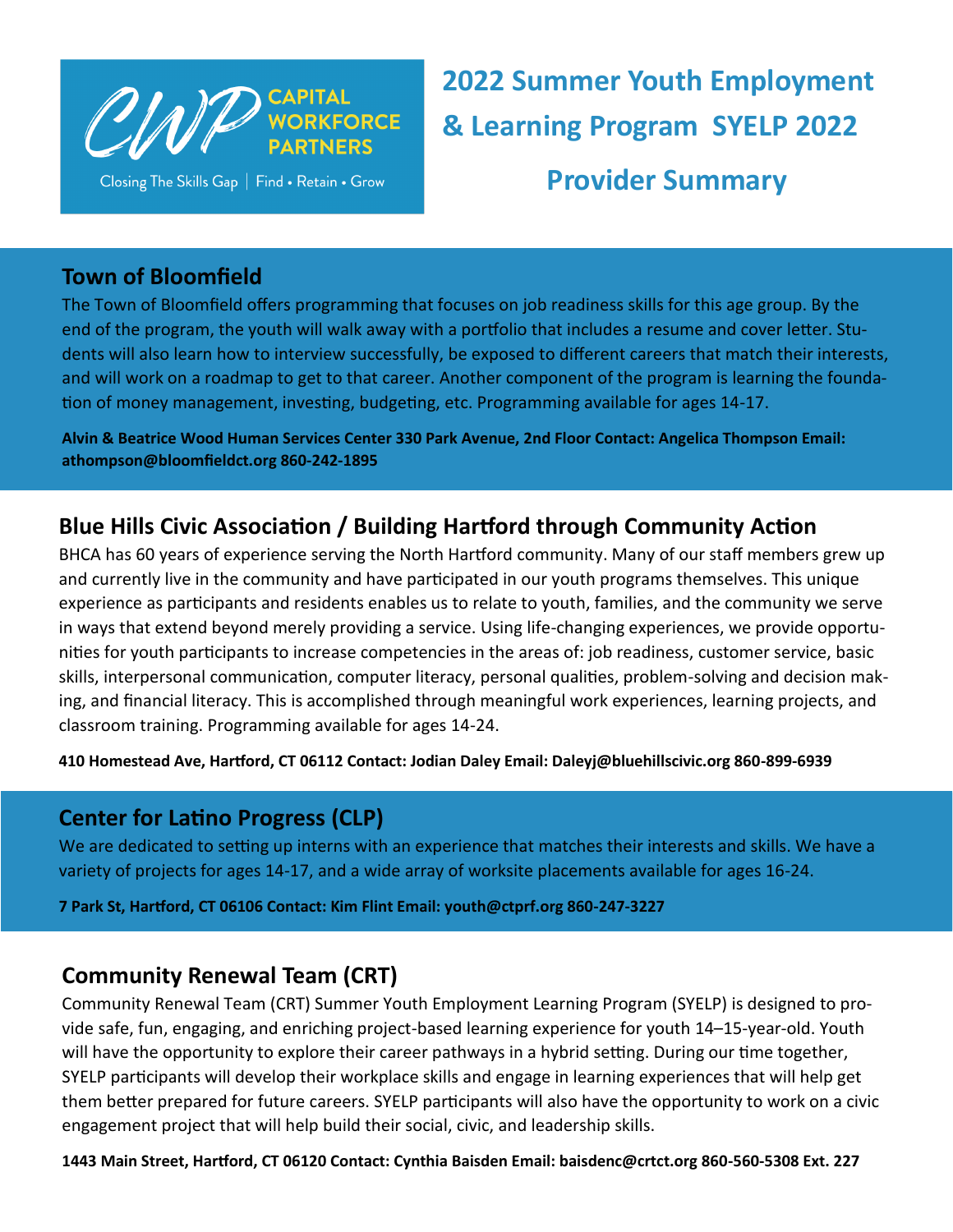

Closing The Skills Gap | Find . Retain . Grow

**2022 Summer Youth Employment & Learning Program SYELP 2022 Provider Summary**

## **East Hartford School Business Partnerships**

East Hartford CONNects is a municipal workforce and economic development program in the town of East Hartford. Our commitment is to work with regional stakeholders to invest in long term strategies that strengthen the systems contributing to economic prosperity for residents in East Hartford. Our mission is to provide workforce development opportunities including job training and matching, increase career and work place learning opportunities for students from East Hartford, and to support community engagement through resident leadership and capacity building opportunities. All of our strategies incorporate a focus on reducing racial earning and achievement gaps and all services are available in Spanish and English. We aim to make our Summer Youth Employment and Learning Program a mutually rewarding student to business partnership where employers and local organizations provide a spectrum of work-based learning experiences and students gain skills while meeting in-demand local labor needs. Current Summer Youth Employment and Learning Program opportunities are available for youth ages 14-21.

**East Hartford Public Library at 840 Main Street, East Hartford, CT 06108. Contact: Amy Peltier Email: apeltier@easthartfordct.gov, 860-290-4345.**

# **Human Resources Agency of New Britain (HRA)**

Our program is based on community engagement through projects and placement with non-profit agencies. Some of the assignments are in Nutrition, photography, human services, media/marketing, and outreach work. In our tier 3 program participants will be placed with employers in the community in the following career clusters: retail, agriculture, food, human services, manufacturing, and recreation. In addition, all participants will be exposed to career competencies as well as workshops on healthy relationships, Narcan training, and an awareness campaign on dangers of substance use using Encourage, Empower and Engage initiatives for healthy decision-making behaviors. Programming available for ages 14-21.

**Clinton Street New Britain, CT Contact: Leticia Mangual Email: lmangual@hranbct.org 860-826-6991** 

#### **Town of Manchester**

The Town of Manchester Summer Youth Employment Learning Program is a long-standing partnership between the Manchester Youth Service Bureau and Capital Workforce Partners. The Town of Manchester will work with students to engage in job skills training followed by a 5-week' paid work experience. Prior to working at a local business or organization, youth will complete one-week of intensive employment training. During this time, youth will receive OSHA Workplace Safety training, American Red Cross CPR and First Aid training, create a professional resume and cover letter, practice customer service skills, participate in a Mock Interview, and engage in career exploration and leadership activities. Youth will arrive to their worksites wellprepared for work this summer and with the knowledge and skills to be successful at future employment opportunities. Programming available for ages 16-21.

**63 Linden Street, Manchester, CT 06040 Contact: Kellie Gauvin Email: ksheridan@manchesterct.gov 860-647-5262**